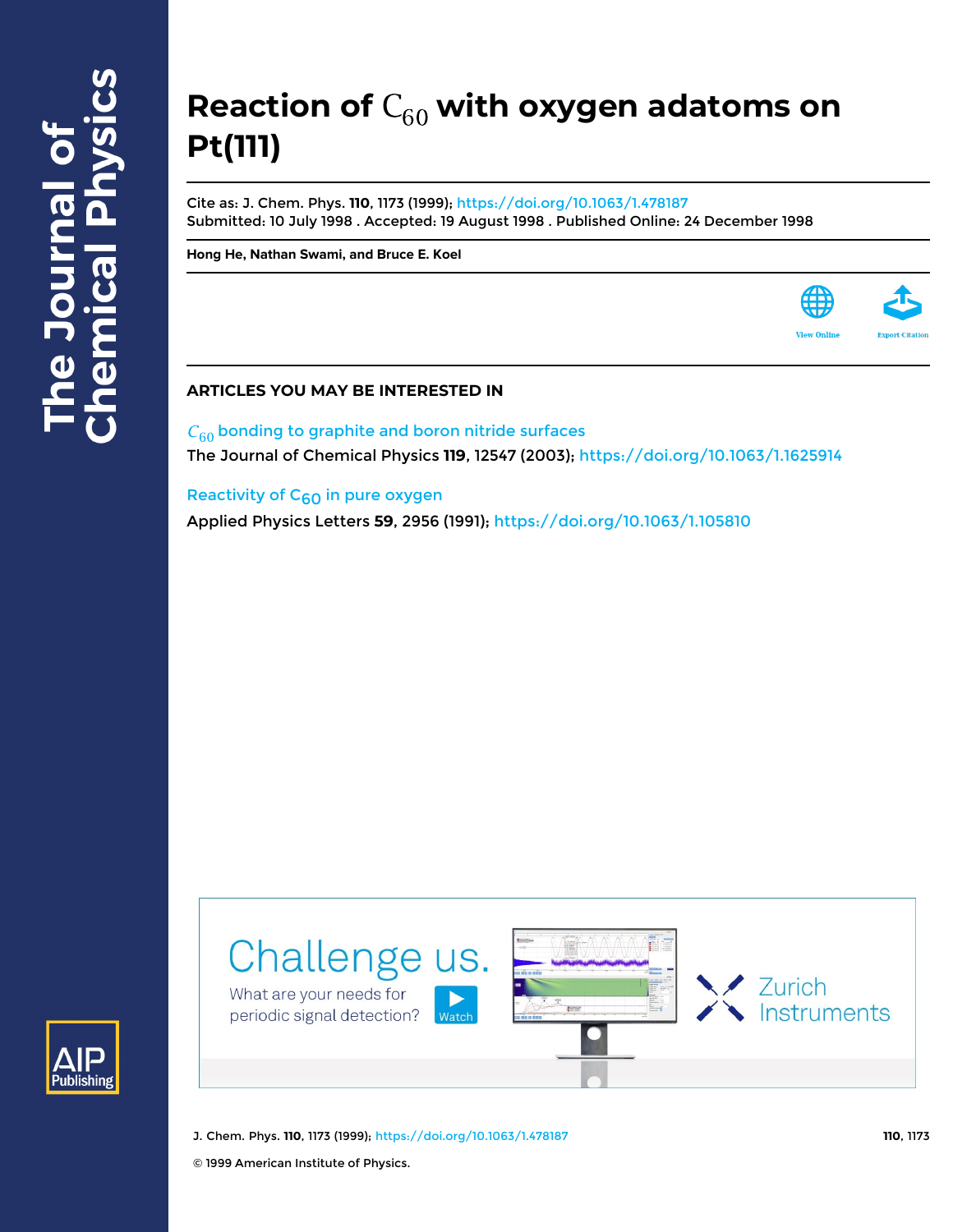# Reaction of  $C_{60}$  with oxygen adatoms on Pt $(111)$

Hong He, Nathan Swami, and Bruce E. Koel

*Departments of Chemistry and Materials Science, University of Southern California, Los Angeles, California 90088-0482*

(Received 10 July 1998; accepted 19 August 1998)

Reactions of a C<sub>60</sub> monolayer with oxygen adatoms on the Pt(111) surface were studied by a multitechnique surface science approach in the 100–1100 K range. Temperature programmed desorption (TPD), x-ray photoelectron spectroscopy (XPS), ultraviolet (UV) photoelectron spectroscopy (UPS), and high resolution electron energy loss spectroscopy (HREELS) were used to determine the onset temperature for the initial reaction and to characterize the reaction intermediates and products. Unlike the reaction of  $C_{60}$  with  $O_{2(\ell)}$ , which begins at 370 K, reaction with oxygen adatoms on Pt(111) begins below 100 K with the formation of C=O bonds with  $\nu(CO)$  at 2134 cm<sup>-1</sup>. At about 450, R-O-R species, where  $R = sp^2$ -hybridized carbon atoms singly bonded to oxygen, with  $v(CO)=1215$  cm<sup>-1</sup>, develop and become the dominant reaction intermediates at 700–800 K. Also at these temperatures, an intense peak develops in the HREELS spectra characteristic of polymerized  $C_{60}$  at 1460 cm<sup>-1</sup>. The reaction products decompose to liberate gas phase CO and  $CO<sub>2</sub>$  and form graphitic carbon. A prominent difference between the intermediates of this reaction and that of C<sub>60</sub> with O<sub>2(*g*)</sub> is the absence of vibrational peaks in the 1650–1750 cm<sup>-1</sup> region that arise from carbonyl groups. An R–O–R intermediate derived from the opening of pentagons in  $C_{60}$ , a structure that has not been observed experimentally before but has been suggested to be stable from theoretical calculations, is most consistent with our spectroscopic results. © 1999 American Institute of Physics. [S0021-9606(98)70144-8]

#### **I. INTRODUCTION**

The oxidation of  $C_{60}$ , although not as facile as the reduction of fullerenes, has been carried out by a variety of methods.<sup>1-10</sup> Initial studies<sup>1,2</sup> focused on thermal oxidation of  $C_{60}$  films in an oxygen environment, while later studies reported phototransformations of  $C_{60}$  in benzene solution to  $C_{60}O^3$  and  $C_{60}O_2$ ,<sup>4</sup> and light-induced scission of  $C_{60}$  thin films by oxygen.<sup>5</sup> The chemical oxidation of  $C_{60}$  by  $XeF_2^6$  or by reaction with superacid to form the  $C_{60}^+$  cation<sup>7</sup> has also been reported. The electrochemical oxidation of  $C_{60}$  films<sup>8</sup> and solutions<sup>9</sup> has also been carried out at comparatively high anodic potentials. More recently, the oxidation of  $C_{60}$ films was performed using ozone.<sup>10–12</sup> Studies of the mechanism of reaction of C<sub>60</sub> films with O<sub>2(g)</sub> by calorimetric<sup>1,13</sup> and spectroscopic methods<sup>14–17</sup> have determined that thermally induced oxidation starts at 370 K, with cage opening at 470 K and complete degradation of the fullerenes by 570 K.

Until now, no study of  $C_{60}$  oxidation by oxygen adatoms on metal surfaces has been published. Recent studies of the oxidation of  $C_{60}$  with ozone suggest that ozone oxidation is five orders of magnitude greater than that by  $O_{2(g)}$ <sup>11</sup> and the reaction generates odd-numbered carbon clusters that could provide a new route to functionalization and derivatization of fullerenes. In this respect, studies of the reaction of  $C_{60}$  with oxygen adatoms would be useful in delineating the differences between  $C_{60}$  oxidation by  $O_2$ ,  $O_3$ , and O adatoms. Oxygen is dissociatively adsorbed on  $Pt(111)$  at room temperature to form oxygen adatoms, with a maximum surface coverage of  $0.25$  ML.<sup>18,19</sup> In this paper the reaction of monolayer C<sub>60</sub> with oxygen adatoms on the Pt(111) surface is studied by using primarily x-ray photoelectron spectroscopy (XPS), UV-photoelectron spectroscopy (UPS), high resolution electron energy loss spectroscopy (HREELS), and temperature programmed desorption (TPD) to determine the temperature for the onset of oxidation and to characterize some of the reaction intermediates and products.

## **II. EXPERIMENT METHODS**

The experiments were conducted in a three-level ultrahigh-vacuum chamber with a base pressure of 2  $\times 10^{-10}$  Torr, as has been described previously.<sup>20</sup> The top level was equipped with a double-pass cylindrical mirror analyzer (CMA) that was used for Auger electron spectroscopy (AES), XPS, and UPS. The middle level was equipped with low energy electron diffraction (LEED) optics and a quadrupole mass spectrometer  $(QMS)$  for TPD studies. The bottom level contained an LK2000 spectrometer for HREELS. The  $Pt(111)$  crystal was mounted on two Ta rods that were fastened to liquid-nitrogen cooled copper blocks at the bottom of a differentially pumped XYZ manipulator. The sample could be cooled to 90 or resistively heated to 1200 K. The  $Pt(111)$  sample was cleaned by a standard combination of  $Ar^+$  ion sputtering at  $5 \times 10^{-5}$  Torr, annealing at 800 K in  $5 \times 10^{-8}$  Torr O<sub>2</sub> and flashing to 1200 K in vacuum. Sample cleanliness was checked with AES, LEED, and HREELS.

Oxygen adatoms were formed by dissociative adsorption of  $O_2$  on the Pt(111) surface at 300 K. LEED was used to confirm the  $(2\times2)$  overlayer structure at  $\theta_0 = 0.25$  ML and the relative oxygen coverages were calibrated by  $O_2$  TPD studies.  $C_{60}$  (99.9% purity, MER Corp.) was deposited on the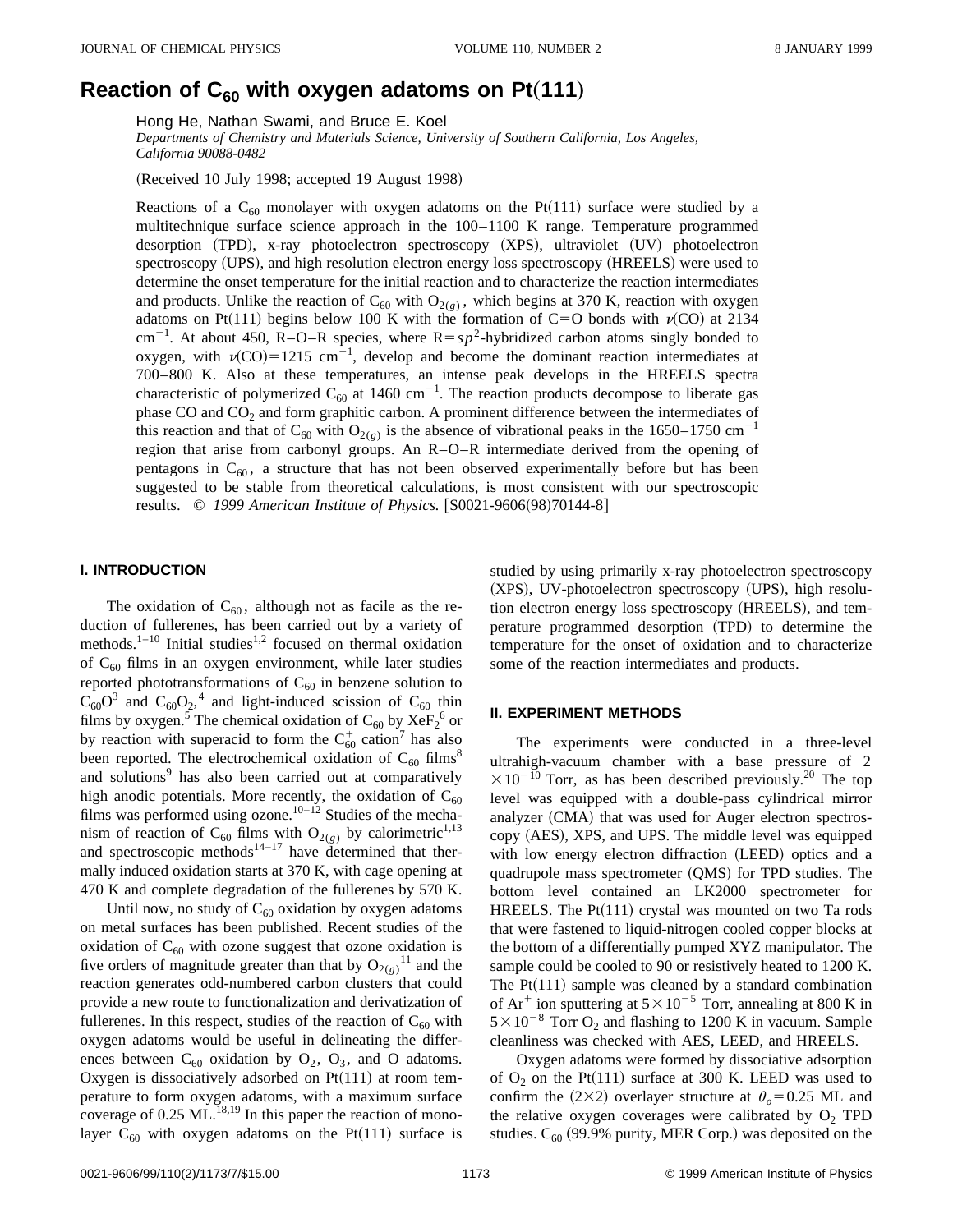clean or oxygen-precovered  $Pt(111)$  surface at 100 K. The absence of substantial hydrocarbon impurities from  $C_{60}$ deposition was confirmed by the absence of any detectable C–H stretching mode in HREELS.

TPD studies utilized a temperature ramp of 4 K/s and a line-of-sight QMS arrangement. XPS spectra were obtained using Mg K $\alpha$  photons (1253.6 eV) to excite the core levels and obtain spectra at an analyzer resolution of 400 meV. All binding energies were referenced to that of the  $Pt(4f_{7/2})$ level at  $71.2$   $eV$ <sup>21</sup> He(*I*) (21.2 eV) UPS spectra were obtained using a high pressure discharge lamp and spectra were acquired at an analyzer resolution of 300 meV. The HREELS spectra were recorded in the specular scattering direction with an angle of 60 deg from the surface normal and an incident electron beam energy of 4.5 eV. The overall energy resolution of the spectrometer was less than 6 meV  $(50 \text{ cm}^{-1})$ , and the count rates at the elastic peak were about 100 kHz for clean  $Pt(111)$ . The spectra reported were normalized to the intensity of the elastic peak. AES studies of the deposition of  $C_{60}$  on Pt(111) at 100 K were used to determine the monolayer formation conditions, and we assigned monolayer coverage to the first ''break point'' in the uptake curve. $20$ 

#### **III. RESULTS**

# A. Temperature programmed desorption (TPD) **studies**

TPD provides us with a quick method to check for thermal reactions between  $C_{60}$  and oxygen adatoms in the 100– 1000 K temperature range and to identify the reaction products that desorb from the surface. The masses monitored include 2  $(H_2)$ , 12  $(C)$ , 16  $(O)$ , 18  $(H_2O)$  28  $(CO)$ , 32  $(O_2)$ , and 44 amu  $(CO_2)$ . The reaction products from  $C_{60}$  oxidation desorbed from the surface mainly as  $CO$  and  $CO<sub>2</sub>$ . Figure 1 shows the results for desorption of CO,  $CO<sub>2</sub>$ , and  $O<sub>2</sub>$  for the 1 ML C<sub>60</sub>/O(2×2)/Pt(111) system in the 100–1000 K temperature range. Control experiments studying desorption from  $O(2\times2)/Pt(111)$  and 1 ML C<sub>60</sub>/Pt(111) surface are also shown. Oxygen desorbs from the  $O(2\times2)/Pt(111)$  surface at 758 K and the area under the  $O_2$  TPD peak was defined as  $\theta_0$  = 0.25 ML. The lower portion of Fig. 1 shows that all of the surface oxygen was reacted with  $C_{60}$ , and no  $O_2$  desorption occurred for 1 ML  $C_{60}/O(2\times2)/Pt(111)$ . Three peaks were seen for  $CO_2$  at 325, 410, and 510 K. The  $CO_2$  peaks at 325 and 410 K were due primarily to desorption from oxidation of coadsorbed CO from the background as judged by the CO<sub>2</sub> peaks in the TPD for  $O(2\times2)/Pt(111)$ . The CO<sub>2</sub> peak at 510 K was absent in both of the control studies and so it arises from the reaction of  $C_{60}$  with oxygen adatoms. The CO TPD spectra showed four main peaks at 325, 510, 570, and 945 K. The peaks at 325 and 510 K were probably due to cracking of the  $CO<sub>2</sub>$  product. The CO TPD peak from contaminant coadsorbed CO for a  $C_{60}$  monolayer on Pt(111) was at 460 K. Thus the development of the two peaks at 570 and 945 K was entirely due to reaction products from  $C_{60}$ oxidation reactions. The total amount of CO obtained from the oxidation of  $C_{60}$  at these conditions was about 0.07 ML CO by reference to the saturation CO coverage of  $\theta_{\text{CO}}$ 



FIG. 1. TPD spectra obtained from 1 ML C<sub>60</sub>/O(2×2)/Pt(111) (\_\_\_\_\_  $O(2\times2)/Pt(111)$  (----), and 1 ML C<sub>60</sub>/Pt(111) (.....).

= 0.68 ML on Pt(111) at 100 K.<sup>22</sup> The total amount of CO<sub>2</sub> obtained was estimated to be about 0.09 ML by mass balance. The  $CO<sub>2</sub>$  peaks at 325 and 510 K, and the CO peaks at 570 and 945 K were used to determine annealing temperatures for the subsequent spectroscopic studies.

## **B. UPS studies**

UPS studies were conducted to determine the onset temperature for the reaction of  $C_{60}$  with oxygen adatoms on Pt(111). However, since previous researchers have suggested that C<sub>60</sub> reacts with Pt,<sup>23,24</sup> the chemisorption of C<sub>60</sub> on  $Pt(111)$  in the absence of surface oxygen was studied by UPS to better characterize this chemistry. Figure 2 shows UPS spectra for the  $C_{60}$  monolayer on Pt(111) after heating to different substrate temperatures. The  $C_{60}$  multilayer (~10) ML) spectrum shows clearly the distinctive five band structure of solid  $C_{60}$ .<sup>25</sup> The  $C_{60}$  monolayer deposited on Pt(111) at 100 K also shows these distinctive features but several of the peaks are shifted toward the Fermi level in comparison to solid  $C_{60}$ . Since such shifts are expected for chemisorbed species, we believe that the  $C_{60}$  monolayer on Pt(111) at 100 K is most likely to be molecularly chemisorbed. A more extensive study published elsewhere<sup>20</sup> presents evidence that points to polymerization of submonolayer amounts of  $C_{60}$ catalyzed by Pt(111) at 300 K and decomposition of C<sub>60</sub> at temperatures of 700 K and higher. The UPS spectra obtained after heating to 700 and 1100 K thus characterize decomposed  $C_{60}$ . The UPS spectra for the  $C_{60}$  monolayer deposited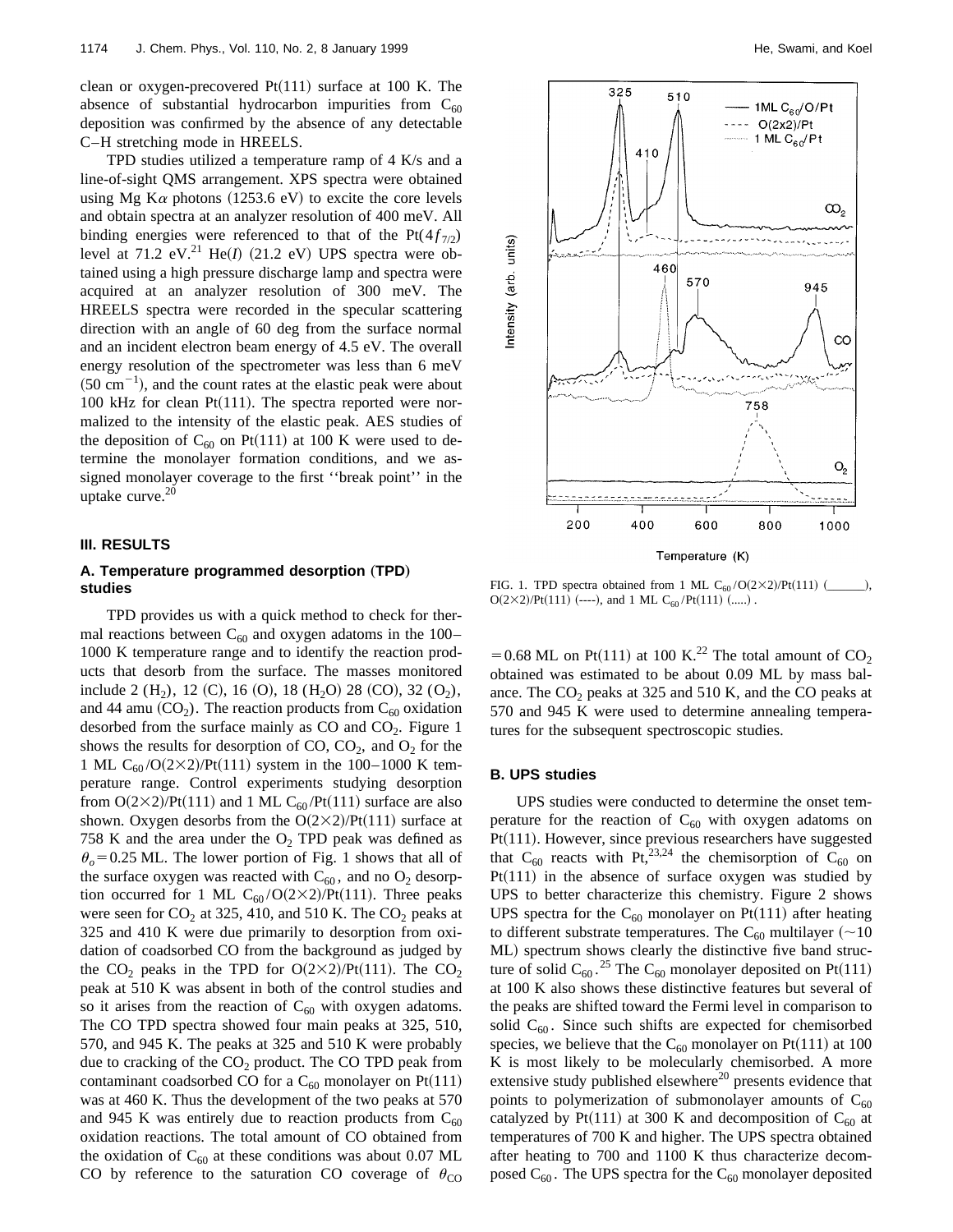

FIG. 2. UPS spectra showing the shifts of the five band structure of  $C_{60}$ toward the Fermi energy for temperatures of 300 K or higher. The spectra at 100 and 300 K were acquired by 1 ML  $C_{60}$  deposition at these temperatures, and the spectra at 700 and 1100 K were taken by annealing  $C_{60}$  multilayers. The UPS spectrum of solid  $C_{60}$  is also shown, as obtained by depositing 4 ML  $C_{60}$  on Pt(111) at 100 K.

at 300 K show very weak features for the five band structure of  $C_{60}$  and more closely resemble the spectrum at 700 K than that at 100 K. This indicates decomposition on the  $Pt(111)$ surface at 300 K, as has been suggested in earlier reports.<sup>23,24</sup> For the spectra at 300 and 700 K substrate temperatures, a weak feature was seen near 3.6 eV similar to that of polymerized  $C_{60}$ .<sup>26</sup>

The reaction of  $C_{60}$  with oxygen adatoms was studied by forming the  $(2\times2)$  oxygen adlayer  $(\theta_0=0.25 \text{ ML})$  on Pt(111) at 300 K and then depositing 1 ML C<sub>60</sub> on this surface at 100 K. The UPS ''warm-up'' spectra are shown in Fig. 3. The UPS spectra for 1 ML  $C_{60}$ /Pt(111) at 100 K and the  $O(2\times2)/Pt(111)$  surface at 300 K are also included for comparison. Even at 100 K, the higher binding energy structures in the  $C_{60}$  valence band at 7.5 and 6.3 eV are absent for 1 ML  $C_{60}/O(2\times2)/Pt(111)$ . The lower binding energy structures of  $C_{60}$  have diminished intensities and are shifted to lower binding energies, consistent with alteration of the electronic structure of the molecule. A new broad feature is seen at about 8.7 eV and a new intense peak appears at 5.2 eV. Similar peaks appeared in UPS spectra of photoexcited  $C_{60}$ films on solid  $O_{2(g)}$  at 20 K that were assigned to CO and  $CO_2^{27}$  and that also correspond to peaks in carbonyl-type compounds.<sup>28,29</sup> After the 200 K anneal,  $C_{60}$  features were no



FIG. 3. UPS spectra after deposition of 1 ML C<sub>60</sub> on O(2×2)/Pt(111) at 100 K and then annealing to higher temperatures. For comparison, we also show the UPS spectra of the  $O(2\times2)/Pt(111)$  surface (....) and 1 ML C<sub>60</sub>/Pt(111) at  $100 \text{ K}$  (--).

longer apparent. The peak at about 5 eV is now the only discernible peak in the spectrum. Over the range of annealing temperatures of 350–700 K, the spectra are essentially unchanged, even though  $CO$  and  $CO<sub>2</sub>$  desorption occurs. Amorphous carbon features dominate the spectra, as characterized by weak  $\pi$  emission and the persistence of a dominant  $\sigma$ - $\pi$  feature at about 5 eV.<sup>30</sup> Heating to 1100 K forms graphite. These results suggest that  $C_{60}$  reacts with oxygen adatoms on  $Pt(111)$  at temperatures below 100 K, producing eventually gas phase CO and  $CO<sub>2</sub>$ , amorphous carbon, and graphite.

## **C. X-ray photoelectron spectroscopy** (XPS) studies

The onset of oxidation reactions and the formation of intermediates can be probed by XPS studies of the  $O(1s)$ core level. XPS warm-up spectra for the 1 ML  $C_{60}/O(2\times2)/Pt(111)$  system are shown in Fig. 4, along with those of  $O(2\times2)/Pt(111)$  and 1 ML C<sub>60</sub>/Pt(111) for comparison. The peak positions were determined by subtracting a background curve (dashed lines) from the experimental data points and then fitting Gaussian peaks of 1.5 eV full width at half maximum (FWHM) to obtain minimum residuals. The  $O(1s)$  peak for oxygen adatoms occurs at 529.4 eV BE (the small peak at 532 eV in the bottom curve is due to dissociation of water from the background). For 1 ML  $C_{60}$ /Pt/(111), the  $O(1s)$  spectrum is featureless, and hence the effect of background adsorption of water on the XPS warm-up spectra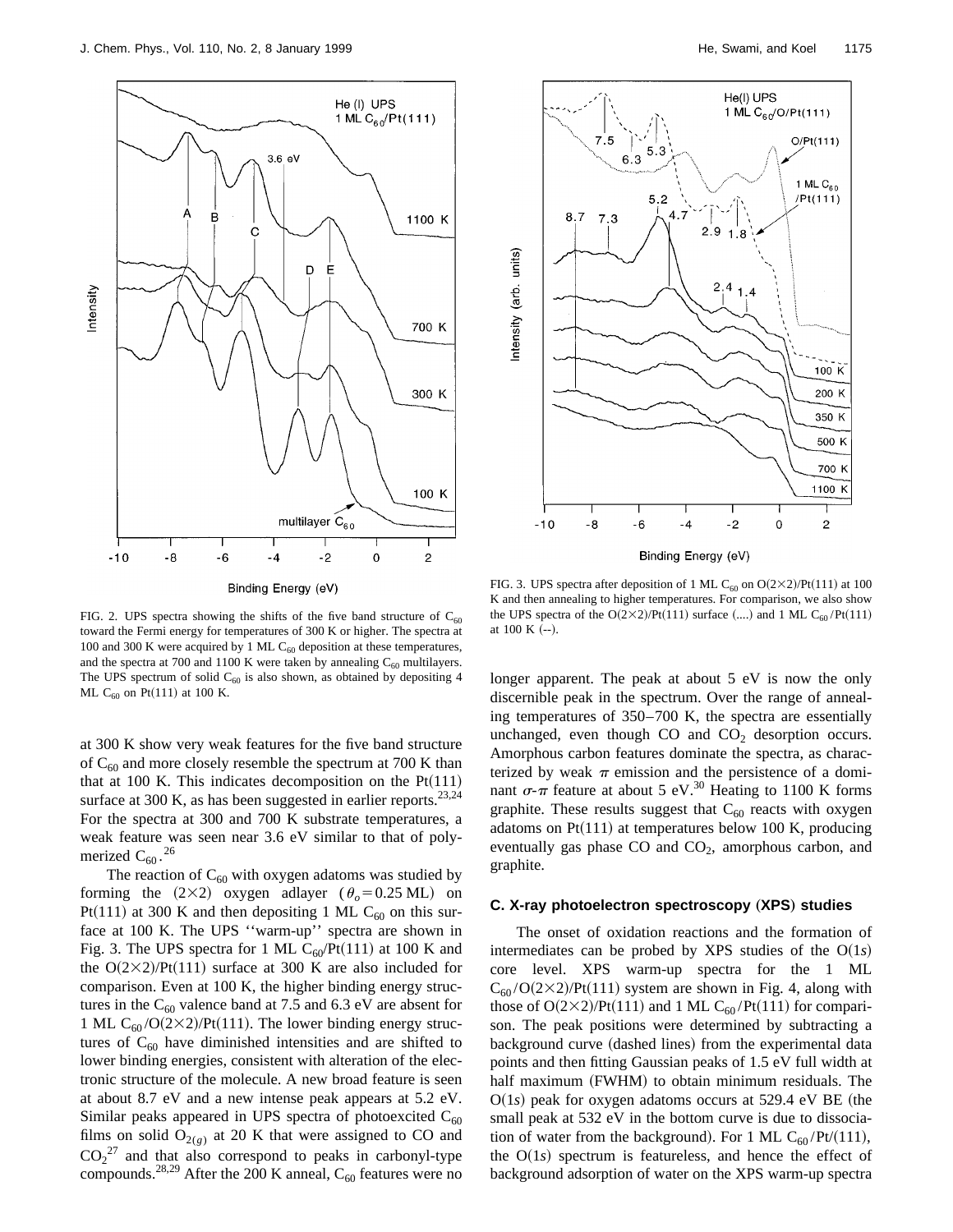



FIG. 4. O(1s) XPS spectra after deposition of 1 ML C<sub>60</sub> on O(2×2)/Pt(111) at 100 K and then annealing to higher temperatures. For comparison, we also show the O(1s) XPS spectra for the O(2×2)/Pt(111) surface and 1 ML  $C_{60}$ /Pt(111) at 100 K.

in Fig. 4 is minimal. After the adsorption of 1 ML  $C_{60}$  on the oxygen precovered surface at 100 K, the  $O(1s)$  peaks at 533.9 and 532.0 eV BE corresponding to reacted oxygen grow in at the expense of the oxygen adatom peak at 529.4 eV BE. The oxygen adatom peak persists until at least 200, but it is no longer present at 350 K. This evidence confirms that the reaction of  $C_{60}$  with oxygen adatoms begins at least by 100 and that all oxygen adatoms have reacted by 350 K.

The chemical shift in the O(1s) level between  $O_{2(g)}$  and the molecules  $CO_{(g)}$  and  $CO_{2(g)}$  is 1.0 and 2.25 eV,<sup>31</sup> respectively, and that between  $O_{2(g)}$  and oxygen in R–O–R and carbonyl  $(C=0)$  functional groups is 5.1 and 5.7 eV, respectively.32 Using these chemical shifts referenced to the  $O(1s)$  level of  $O_2(s)$  at 537 eV BE,<sup>28</sup> we estimate  $O(1s)$  BEs of condensed phase CO and  $CO<sub>2</sub>$  at 534 and 535 eV BE, respectively, and  $R-O-R$  and carbonyl  $(C=O)$  functional groups to have  $O(1s)$  levels at 531.3–531.9 eV BE. The large emission at 532 eV for the XPS spectra in Fig. 4 is assigned to R–O–R and/or carbonyl functional groups. The peak at 534 eV BE is assigned to CO. This peak shifts to about 0.5 eV lower BE after heating to 200 K, and disappears during the 350 K anneal, concomitant with the disappearance of the  $O_{(a)}$  peak. This correlation will be important in our later discussion of the source of  $CO<sub>2(g)</sub>$  in TPD. Hence, these XPS results show that R–O–R and/or carbonyl functional groups are formed as reaction intermediates and they persist until high temperatures where further thermal decomposition

FIG. 5. HREELS spectra for 1 ML  $C_{60}/O(2\times2)/Pt(111)$  at 100 K and following heating to higher temperatures. The spectrum for the 1 ML  $C_{60}$ /Pt(111) at 300 K is also shown as the top curve for comparison.

leads to the formation and desorption from the surface of CO and  $CO<sub>2</sub>$ .

# **D. High resolution electron energy loss spectroscopy** "**HREELS**… **studies**

Vibrational spectra from HREELS also were used to determine the onset temperature for the oxidation reaction and to characterize the reaction products as the surface is heated. These warm-up spectra are shown in Fig. 5. As a reference, the top (dashed) curve in Fig. 5 reproduces the spectrum for 1 ML C<sub>60</sub>/Pt(111) at 300 K. In this case, the main C<sub>60</sub> features are the dipole active  $T_{1u}(1)$ ,  $T_{1u}(3)$ , and dipole inactive  $H<sub>g</sub>(4)$  modes at 533, 1215, and 763 cm<sup>-1</sup>. Depositing  $C_{60}$  on the oxygen precovered surface, i.e.,  $O(2\times2)/Pt(111)$ , at 100 K gives rise to the top solid curve in Fig. 5. The Pt–O stretching mode appears at 474 cm<sup>-1</sup>, and the C<sub>60</sub> features resemble closely those found for 1 ML  $C_{60}$ /Pt(111) at 100 K. One striking feature for  $C_{60}/O(2\times2)/Pt(111)$  at 100 K is the appearance of a mode at  $2134 \text{ cm}^{-1}$ . This peak increases in intensity after heating to 300 K, and persists on the surface with a reduced intensity until very high temperatures (*T*  $>800$  K). The frequency of this peak is closer to the value of  $v(CO)$  for gas phase CO at 2143 cm<sup>-1 33</sup> than the  $v(CO)$ values for adsorbed CO on Pt(111) at 1950  $cm^{-1}$  for bridge sites and 2060 cm<sup>-1</sup> for atop sites.<sup>22</sup> This suggests that the CO giving rise to this loss peak is not bonded to  $Pt(111)$ . This is consistent with the presence of this peak at the same frequency beyond the desorption temperature  $(460 K)$  for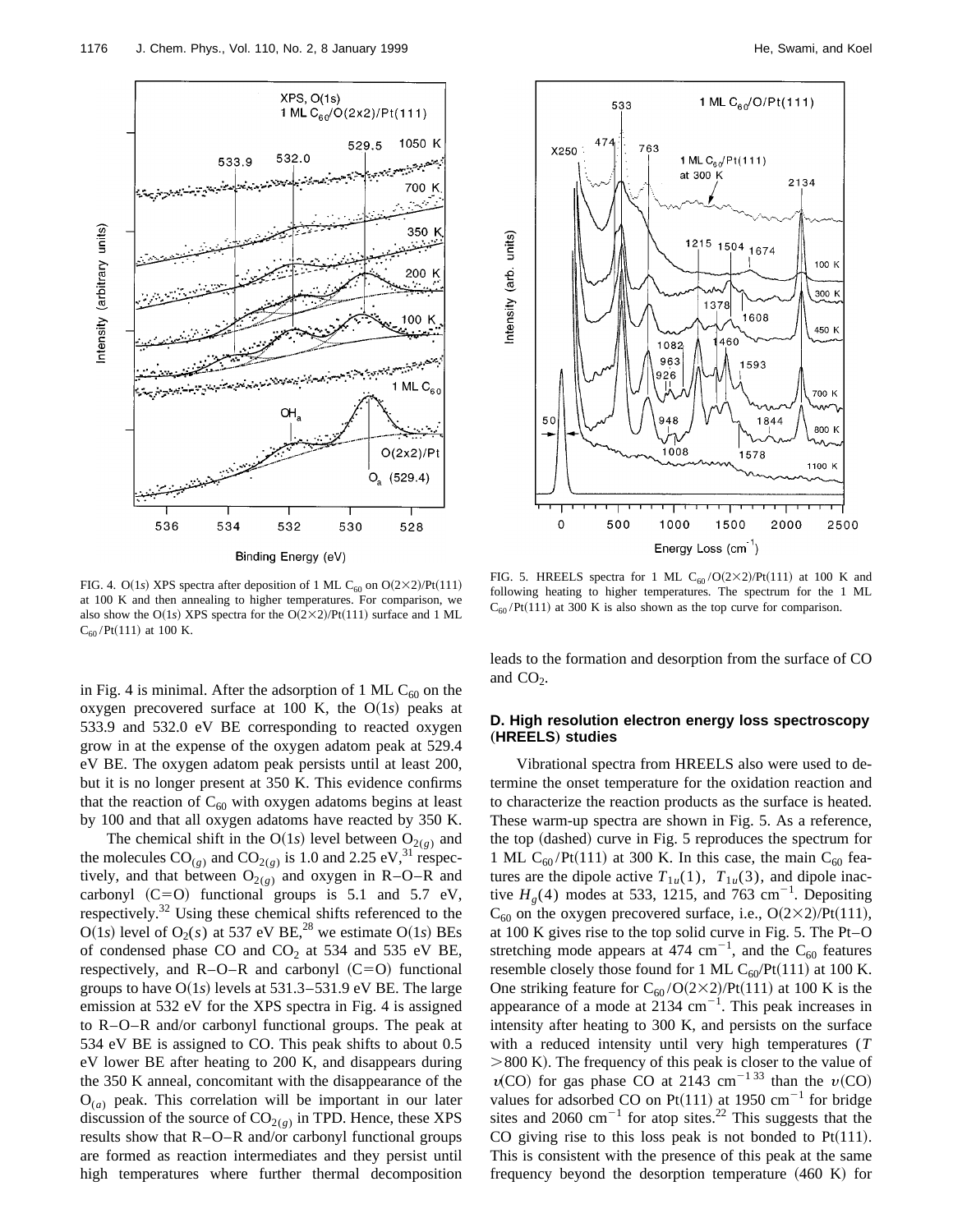CO TPD from  $C_{60}$ /Pt $(111)$  as seen in Fig. 1 (dotted line). The nature of this CO species will be discussed further in Sec. IV.

Oxygen adatoms are still present on the surface at 300 K, giving rise to a peak at 474  $\text{cm}^{-1}$ , but disappear by 450 K. This temperature is much below the  $O<sub>2</sub>$  desorption temperature of 758 K on clean  $Pt(111)$  as seen in Fig. 1.

Another striking feature in Fig. 5 is the ''rich'' nature of these warm-up spectra in the range  $800-1600$  cm<sup>-1</sup>, with more high intensity peaks than were seen for 1 ML  $C_{60}$ /Pt(111), particularly for substrate temperatures greater than 300 K. $^{21}$  This shows that the icosahedral symmetry of  $C_{60}$  is lowered more extensively in the reactions with oxygen adatoms than with the clean  $Pt(111)$  surface. After heating to 700 K, large peaks are seen at 1215 and 1460  $\text{cm}^{-1}$ . The dipole active  $T_{1u}(4)$  mode of  $C_{60}$ , which usually appears at  $1430 \text{ cm}^{-1}$ , is dwarfed by the high intensity Raman active  $A<sub>g</sub>(2)$  mode at 1460 cm<sup>-1</sup> that has been assigned by Duclos  $e^{t}$  *al.*<sup>15,16</sup> to arise from the incorporation of oxygen into  $C_{60}$ films. We believe that the mode developing at  $1460$  cm<sup>2</sup> does not arise from the  $T_{1u}(4)$  mode since it does not obey the expected ratio for the relative intensities of the modes  $T_{1u}(1): T_{1u}(2): T_{1u}(3): T_{1u}(4) = 100:29:6:5.^{34}$  The appearance of a prominent mode at  $1460 \text{ cm}^{-1}$  in the infrared (IR) spectrum has been identified with polymerization of  $C_{60}$ .<sup>35,36</sup>

In previous, related IR studies of the reaction of  $C_{60}$ films with  $O_{2(g)}$ , modes at 700–1100 cm<sup>-1</sup> were assigned to epoxide species<sup>17,37</sup> and modes at 1500–1600  $cm^{-1}$  were assigned to  $C=C$  stretches for aromatic and olefinic species,<sup>17,37</sup> modes at 1000 and 1080 cm<sup>-1</sup> were assigned to  $\overline{C}_{60}O_2$ <sup>35</sup> and a mode at 1237 cm<sup>-1</sup> was assigned to  $sp^2$ hybridized carbon singly bonded to oxygen.<sup>38,39</sup> In our spectra shown in Fig. 5, we assign peaks at  $920-1080$  cm<sup>-1</sup> to epoxide species, the peak at  $1215 \text{ cm}^{-1}$  to  $sp^2$  hybridized carbon singly bonded to oxygen, $37$  and the peak at 1460 cm<sup>-1</sup> to polymerization of  $C_{60}$ . A notable difference between our results and those for  $C_{60}$  films reacting with gas phase  $O_2$  is the absence of peaks in our spectra at  $1600-1800$  $cm^{-1}$  that were assigned to carbonyl (C=O) groups<sup>14,17</sup> and 2320 cm<sup>-1</sup> that were assigned to  $CO_2$ .<sup>17</sup>

#### **IV. DISCUSSION**

 $C_{60}$  readily reacts with oxygen adatoms on Pt(111). Indeed the onset temperature for reaction is less than 100 K, and we can roughly estimate an activation barrier for initiation of this reaction that is less than 8 kcal/mol. While the HREELS spectra and structure of  $C_{60}$  are not altered greatly on Pt(111) until graphization at 1050 K,<sup>21</sup> significant changes occur in the vibrational spectra of 1 ML  $C_{60}/O(2\times2)/Pt(111)$  due to intermediates formed by reaction of  $C_{60}$  with oxygen adatoms. The reaction products ultimately formed upon heating the surface were  $CO_{(g)}$ ,  $CO<sub>2(e)</sub>$ , and amorphous and graphitic carbon. Reaction intermediates include polymerized  $C_{60}$ , R–O–R functional groups containing  $sp^2$  hybridized carbon species singly bonded in oxygen, and to a smaller extent epoxide species and aromatic and olefinic species.

In previous studies of the oxidation of  $C_{60}$  films with

 $O_{2(g)}$ ,<sup>17</sup> intercalation of the CO(g) product was observed. This is consistent with intercalation of the  $C_{60}$  lattice with  $O_2$ at low temperatures  $(<300 \text{ K})$  in the range of 75–375 Torr  $O_{2(g)}$ , prior to the onset of reaction with C<sub>60</sub> at 370 K.<sup>17,40</sup>  $CO$  in our studies begins to form at low temperatures  $(100 300 K$  and it is possible that this product is present either inside the modified  $C_{60}$  cage or intercalated between the Pt surface and the  $C_{60}$  adlayer (but not in a geometry suitable for CO chemisorption). The CO stretching frequency in Fig. 5 at 2134 is between that of 2127  $cm^{-1}$  for CO intercalated in a  $C_{60}$  lattice<sup>41</sup> and 2143 cm<sup>-1</sup> for free CO gas,<sup>32</sup> and hence CO could be inside the modified  $C_{60}$  cage. This CO could be responsible for the high temperature TPD peak at 945 K. The other desorption peak for CO at 570 K is probably due to a different source such as decomposition of the  $C_xO_y$  interme $diate(s)$  whose structure will be discussed later,

$$
C_x O_{y(a)} \to C_{x-1} O_{y-1(a)} + CO_{(g)}.
$$
 (1)

The  $CO<sub>2</sub>$  product does not come from reactions of carbonyl groups. No carbonyl functional groups were observed in HREELS, i.e., no peaks occurred in the  $1650-1750$  cm<sup>-1</sup> region in Fig. 5. We propose that unreacted oxygen adatoms still present on the surface at 300 K are responsible for the oxidation of the  $C_xO_y$  species and CO formed at lower temperatures to produce  $CO<sub>2</sub>$  as follows:

$$
C_xO_{y(a)} + O_{(a)} \stackrel{325-510}{\rightarrow} CO_{2(g)} + C_{x-1}O_{y-1(a)},
$$
  
\n
$$
CO_{(a)} + O_{(a)} \stackrel{325-510}{\rightarrow} CO_{2(g)}.
$$

A proposal for the sequence of steps as the temperature of the surface is gradually raised from 100 to 1000 K is as follows. Oxygen adatoms break some bonds of  $C_{60}$  to form  $C_xO_y$  species and some CO that is intercalated or trapped inside of the modified cage. The reactive  $C_xO_y$  species and CO react with oxygen adatoms forming  $CO_{2(g)}$  in the 300– 500 K temperature range. At about 450 K, bonds of the R–O–R type develop and such species become the dominant reaction intermediates at 700–800 K. Concomitant to R–O–R formation, polymerization of  $C_{60}$  and formation of aromatic and olefinic species occurs. These reactions reduce the icosahedral symmetry of the molecule and heating to 700 K may result in cage opening. The final step is the formation of amorphous carbon and graphite with the release of all oxygen from the adlayer in the form of  $CO$  and  $CO<sub>2</sub>$ .

Figure 6(a) shows a region in the  $C_{60}$  molecule comprised of pentagons and  $sp<sup>2</sup>$  hybridized hexagons where initial reaction with oxygen could occur. Figures  $6(b) - 6(d)$ show several possible structures for reaction intermediates based on our HREELS assignments and previous work.<sup>3,42-44</sup> Strain relief was suggested to be a major driving force for the reactions of  $C_{60}$ .<sup>45</sup> The epoxide in Fig. 6(b) formed by attacking one of the double bonds<sup>3,42</sup> is unstable because it presents a high local strain on the globally strained  $C_{60}$ molecule,<sup>45</sup> and so subsequent reaction could form either of the two R–O–R species, (where R is  $sp^2$  hybridized carbon) shown in Figs.  $6(c)$  and  $6(d)$ . On the other hand, it is possible that oxygen adatoms may attack the pentagon–pentagon single bond to directly form the structure in Fig.  $6(d)$ , since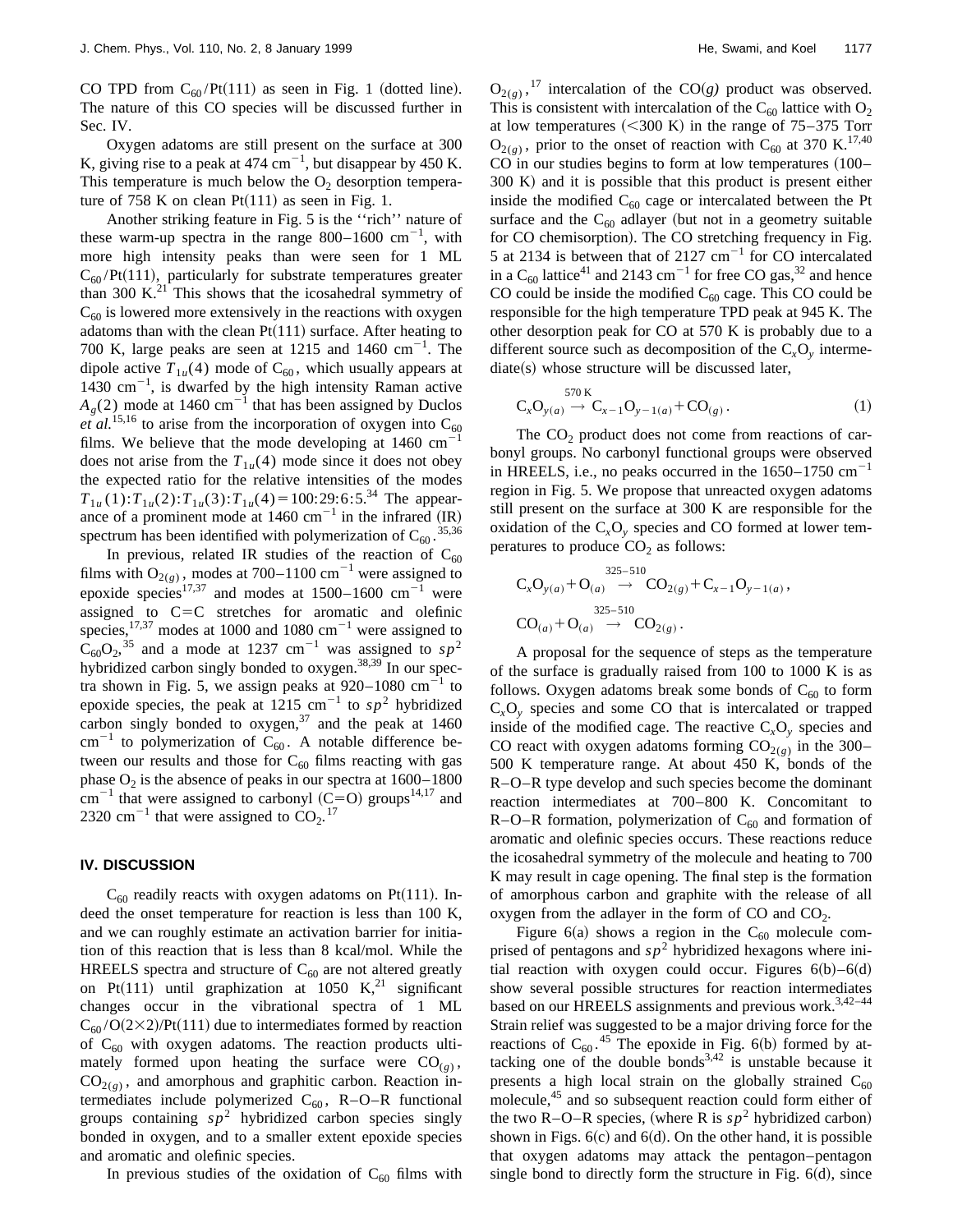

FIG. 6. Schematic drawings of  $C_{60}$  and several possible structures for  $C_{60}$ oxidation intermediates based on HREELS: (a) pristine  $C_{60}$ ; (b) epoxide intermediate; and two possibilities  $(c)$  and  $(d)$  for R–O–R intermediates, where R is  $sp^2$  hybridized carbon.

fullerenes favor reactions that decrease strain.<sup>45</sup> The hexagon–O–pentagon structure in Fig.  $6(c)$  was proposed to be more stable than the hexagon–O–hexagon structure in Fig.  $6(d)$  from theoretical studies, $43$  but has so far not been observed experimentally.<sup>44</sup> The structure in Fig.  $6(d)$  has been argued to be unlikely in a recent study $44$  since it placed double bonds in two pentagons. In our HREELS results, the intensity of the peaks in the  $900-1100$  cm<sup>-1</sup> region for the epoxide species is far lower than that of the peak at 1215  $cm^{-1}$  corresponding to the R–O–R species. Hence, we believe that the structure in Fig.  $6(c)$  is an important intermediate. This represents the first experimental observation of this species. We note that if all of the 12 pentagons of  $C_{60}$ were opened up in the manner shown in Fig.  $6(c)$ , then this structure is consistent with observations that the maximum oxygen uptake of pure C<sub>60</sub> occurs at O/C<sub>60</sub>=12.<sup>1,39</sup> Finally, we note that an ''on top'' isomer suggested by theoretical calculations $43$  is not shown in Fig. 6 because we observed no carbonyl bands for the intermediates. However, linked species like the C<sub>120</sub>O dimer<sup>46</sup> are consistent with our results identifying polymerization and R–O–R linkages, and certainly are possible intermediates.

The oxidation of  $C_{60}$  in our studies is initiated by oxygen atoms on the  $O/Pt(111)$  surface, and the oxidation differs considerably from that with  $O_{2(g)}$  (in the absence of any catalyst), where  $O_2^-$  ions may be the reactive species,<sup>25,28</sup> in the following ways:

~1! The onset temperature for oxidation reactions by O/Pt $(111)$  is less than 100 K, while it is 370 K for  $O_{2(g)}$ .<sup>17</sup> For oxidation with  $O_{2(g)}$ , cage opening starts at 470 and is complete by 570 K, as determined by the spectroscopic identification of amorphous carbon.<sup>17</sup> For the case of oxidation with O adatoms on  $Pt(111)$ , cage opening and complete fragmentation does not occur until much higher temperatures  $(T>700-950 \text{ K})$ ; however, this chemistry is likely dominated by  $C_{60}$ /Pt(111) interactions given the low stoichiometry of oxygen present.

- (2) Unlike in oxidation with  $O_{2(g)}$ , carbonyl species were not detected as stable intermediates for oxidation with  $O/Pt(111)$ .
- (3) The reaction of  $C_{60}$  with oxygen adatoms on Pt(111) apparently promotes polymerization of  $C_{60}$  compared to that for  $O_{2(g)}$ . However, in the initial stages of interaction of C<sub>60</sub> with O<sub>2(g)</sub>, intercalation of the C<sub>60</sub> lattice occurs which suppresses polymerization.47
- (4) For C<sub>60</sub> oxidation with O<sub>2(g)</sub>,  $\nu$ (CO) was seen at 2127  $\text{cm}^{-1}$ ,<sup>14</sup> exactly at the value for CO intercalated into  $C_{60}$ ,<sup>41</sup> while for  $C_{60}/O/Pt(111)$  it occurs at 2134 cm<sup>-1</sup>, very close to the gas phase value, and hence it is possible that CO could present inside the modified  $C_{60}$  cage.

The oxidation of  $C_{60}$  with O adatoms on Pt(111) bears a close resemblance to that with  $O_{3(g)}$  (in the absence of catalyst). In both of these cases, the oxidation process is more facile than with  $O_{2(\varrho)}$  and begins at lower temperatures.<sup>11</sup> Further, in both cases polymerization of  $C_{60}$  is promoted by the oxidation process.<sup>10–13</sup>

 $C_{60}$  oxidation using  $O_{3(g)}$  leads to many odd-numbered carbon clusters such as  $C_{119}$ , and this was suggested to represent a new route to functionalization and derivatization of fullerenes.<sup>10</sup> The intermediates formed by the oxidation of  $C_{60}$  with O adatoms on metal surfaces could have the same potential. Further work is needed to realize this potential use of catalyzed surface oxidation reactions.

# **V. CONCLUSIONS**

The oxidation of a  $C_{60}$  monolayer by oxygen adatoms on a Pt $(111)$  surface is a facile reaction, much like that with  $O_{3(g)}$  in the absence of any catalyst. The onset temperature for the surface reaction is less than 100 K. The reaction intermediates are polymerized  $C_{60}$ , R–O–R species with  $sp<sup>2</sup>$  hybridized carbon atoms singly bonded to oxygen, and to a smaller extent epoxide species and aromatic and olefinic species. The reaction intermediates decompose at high temperatures to produce the gas phase reaction products CO and CO2, forming amorphous and eventually graphitic carbon. Using vibrational spectroscopy we identify a particular R–O–R intermediate formed by the opening of pentagons in  $C_{60}$ , and this represents the first experimental observation of this structure which has been suggested to be a stable intermediate in  $C_{60}$  oxidation from theoretical calculations.

# **ACKNOWLEDGMENTS**

We acknowledge support of this work by the Divisions of Chemistry and Materials Research of the National Science Foundation. We also thank Dr. Robert Bolskar of USC for helpful discussions.

<sup>&</sup>lt;sup>1</sup> H. S. Chen, A. R. Kortan, R. C. Haddon, M. L. Kaplan, C. H. Chen, A. M. Mujsce, H. Chou, and D. A. Fleming, Appl. Phys. Lett. **59**, 2956 (1991).